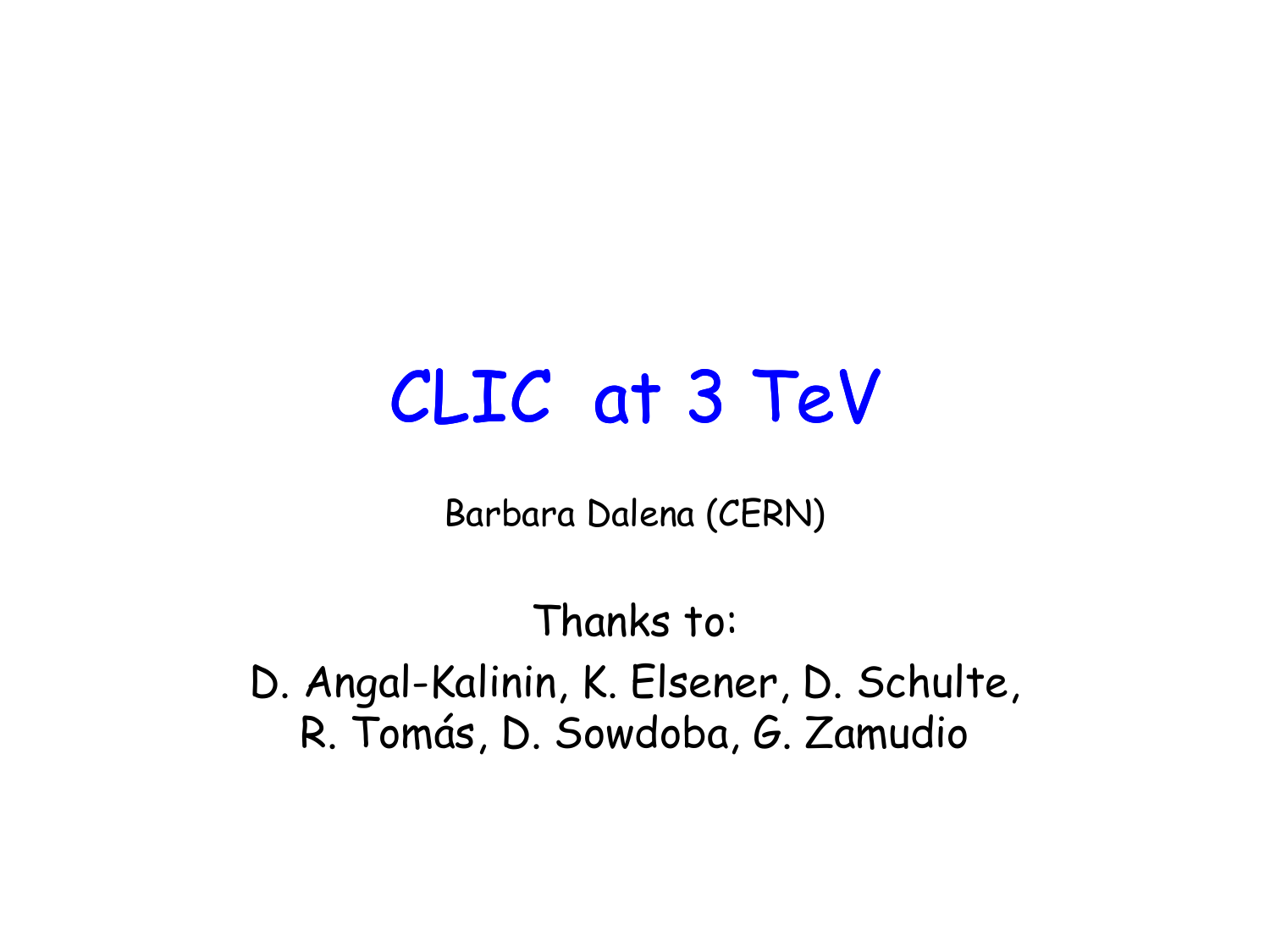## **Outline**

- CLIC BDS at 3 TeV CM
	- Main lattice features
	- Incoherent synchrotron radiation
- CLIC MDI at 3 TeV CM
	- Interaction Region Solenoid effects and compensation
	- Hadronic background estimates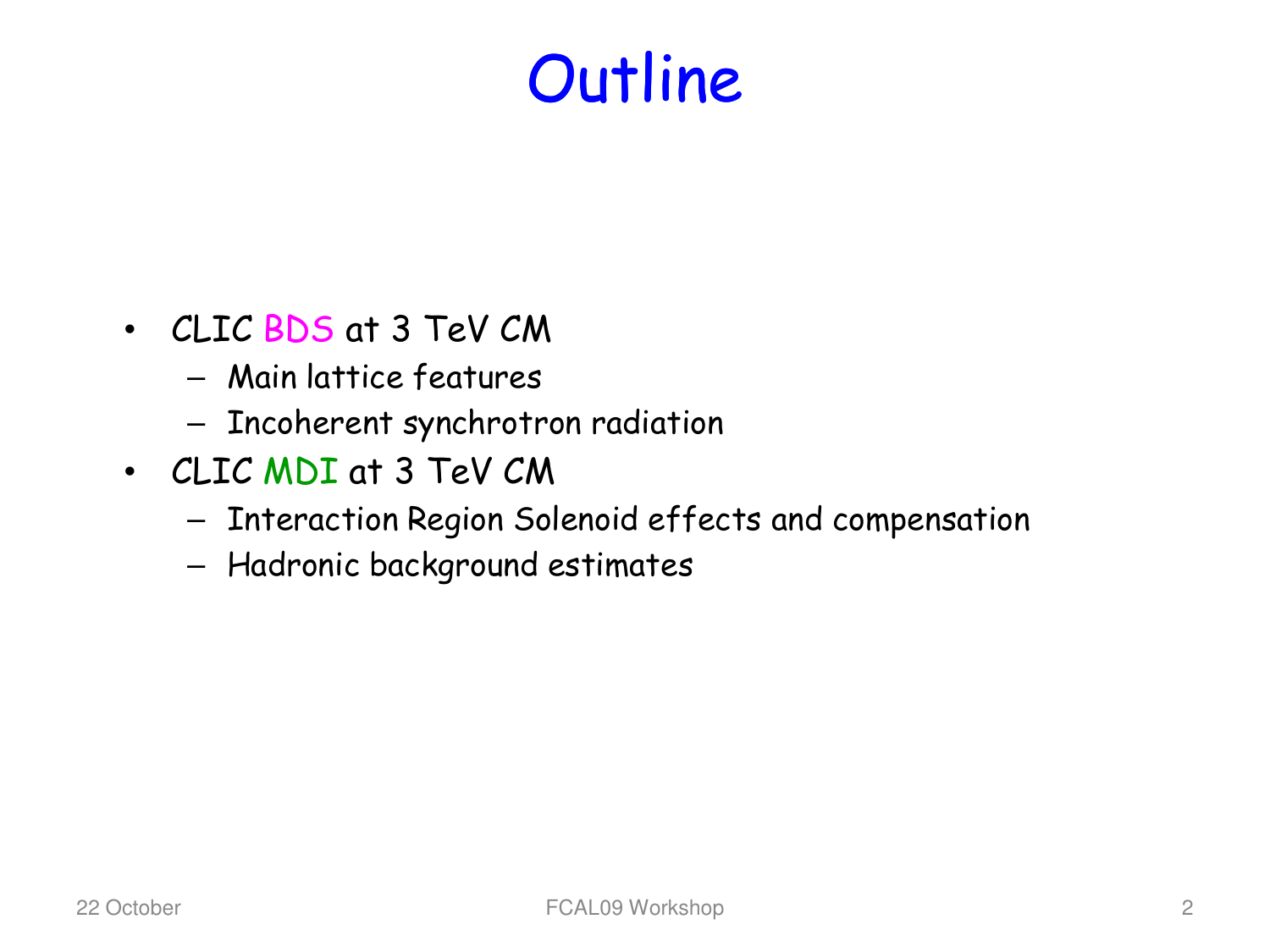## CLIC BDS

#### Energy Collimation

• Protection against mis-steered or errant beams with energy errors **>** 1.3**%**. Geometry and material under study.

#### Betatron Collimation

• New optimisation of collimation depths 15  $\sigma_{\sf x}$  & 55  $\sigma_{\sf y}$  . Wakefield and secondary particles produced at spoilers under study.

#### Final Focus

Design to achieve the smallest beam size at IP ( $\sigma_{\rm v}$ =1nm). Tuning strategy very challenging.

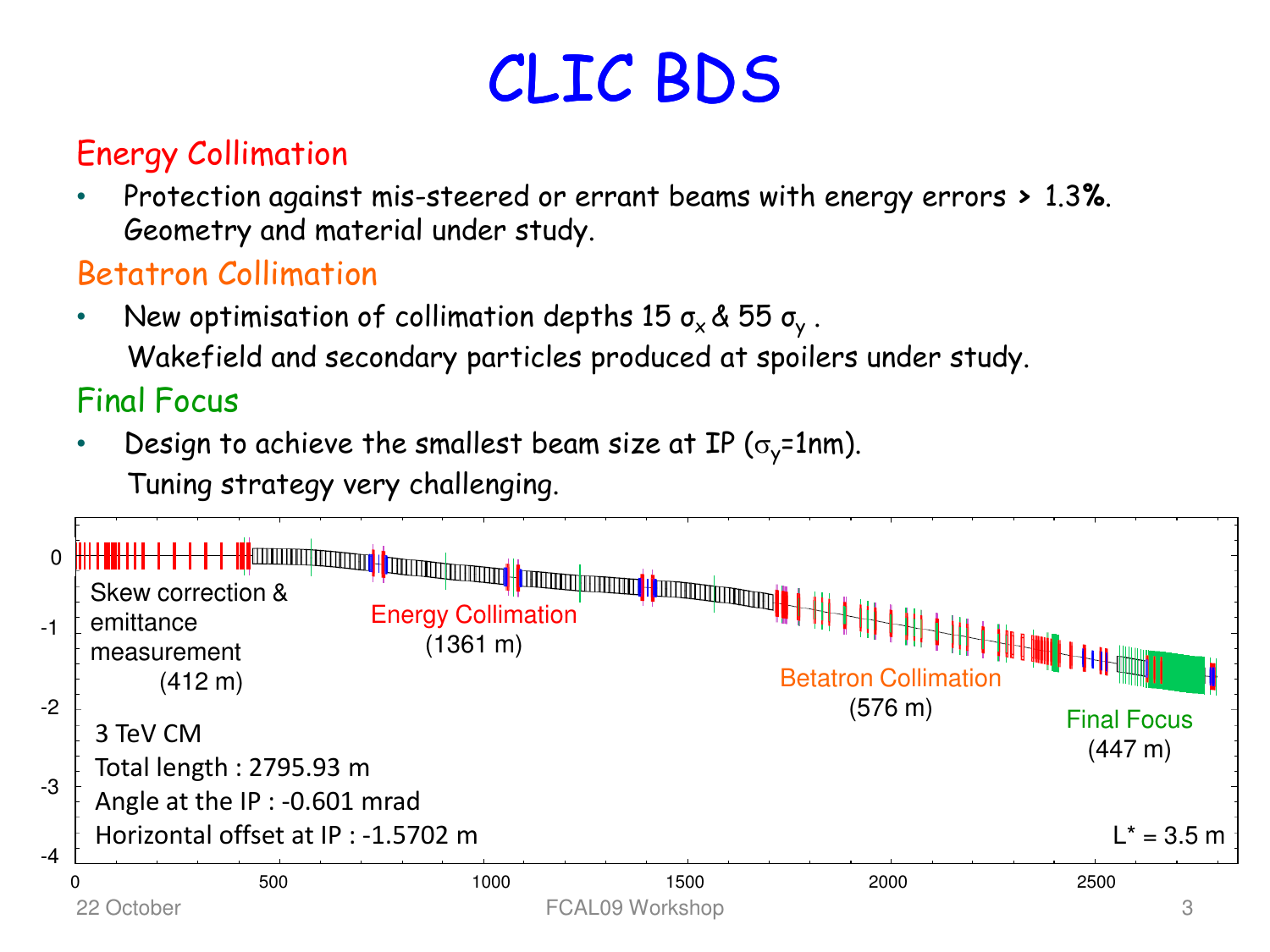#### Luminosity Loss due to ISR in CLIC-BDS

Horizontal bending magnets and vertical strong focusing (Oide limit) ⇒ emission of Incoherent Synchrotron Radiation

| ALL BDS               | L/L0            |
|-----------------------|-----------------|
| ALL ISR OFF           | $1,00+0.02$     |
| ALL ISR ON            | $0,78 \pm 0.02$ |
| ISR QUAD ON/rest off  | $0.90 \pm 0.02$ |
| ISR MULTI ON/rest off | $1,00+0.02$     |
| ISR SBEND ON/rest off | $0,86 \pm 0.02$ |
| ISR FD off/rest on    | $0.87 + 0.02$   |
| ISR FD on/rest off    | $0,90\pm0.02$   |
|                       |                 |
| COLL ON/FFS OFF       | $0.98 \pm 0.02$ |
| COLL OFF/FFS ON       | $0.80 \pm 0.03$ |

#### **PLACET + GUINEA PIG**

CLIC-BDS at 3 TeV CM:

-**~20%** of luminosity loss due to synchrotron radiation:

-~10% of luminosity loss due to Final Doublet.

-~10% of luminosity loss due to SBEND in the FFS.

CLIC-BDS at 0.5 TeV CM: **< 1%**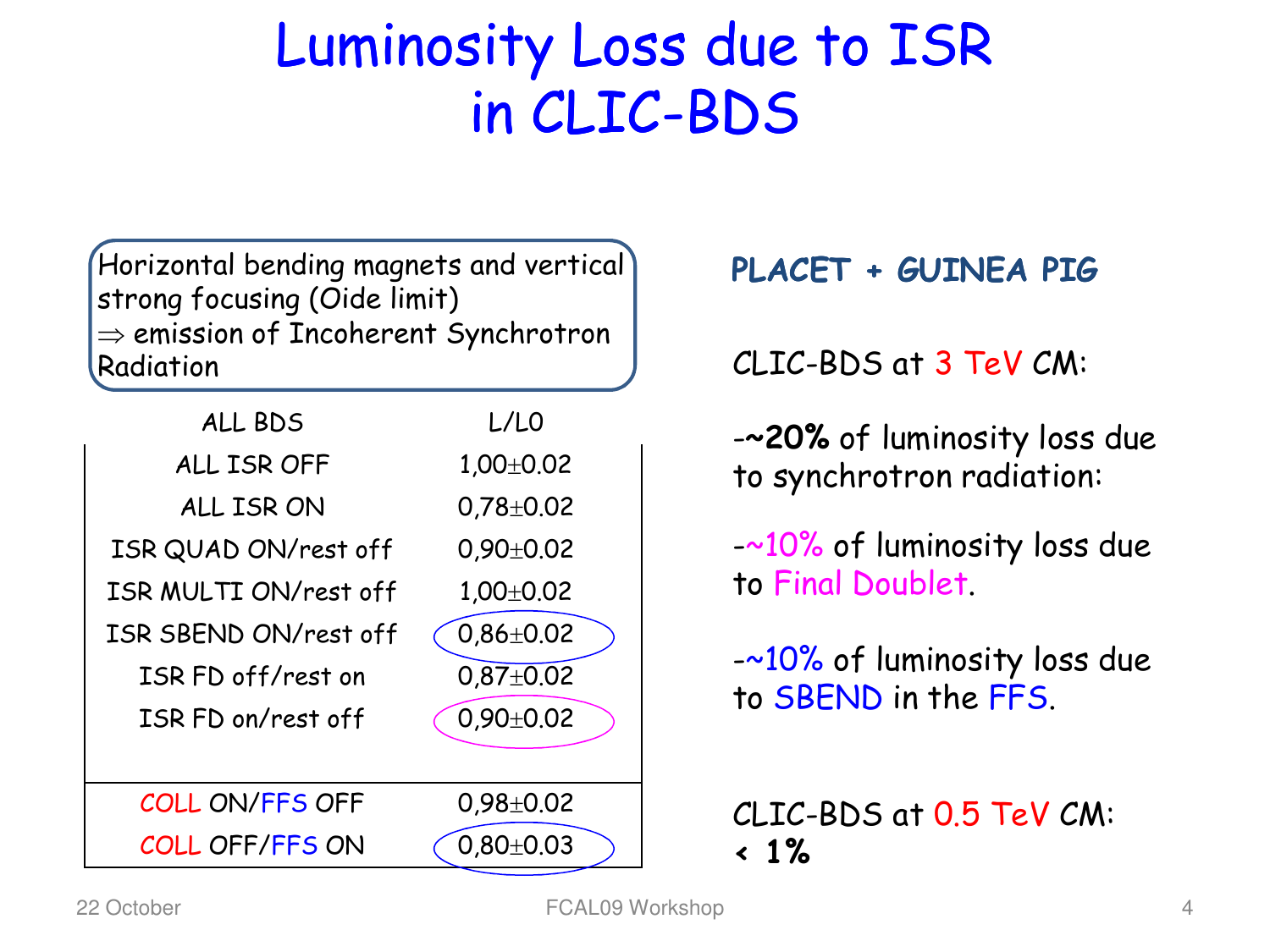## CLIC PARAMETERS

| Parameter                                                         | <b>ILC</b> | <b>CLIC</b>        |
|-------------------------------------------------------------------|------------|--------------------|
| Max. Center of Mass energy [GeV]                                  | 1000       | 3000               |
| Luminosity L <sub>99%</sub> [cm <sup>-2</sup> sec <sup>-1</sup> ] | 2 10 34    | 2 1034             |
| <b>Bunch frequency [Hz]</b>                                       | 5          | 50                 |
| Bunch spacing [ns]                                                | 369        | 0.5                |
| # Particles per bunch                                             | 2 1010     | 3.710 <sup>9</sup> |
| # Bunches per pulse                                               | 2670       | 312                |
| Bunch train length [µs]                                           | 985        | 0.156              |
| Beam power per beam [MW]                                          | 9          | 14                 |
| Bunch length [µm]                                                 | 300        | 44                 |
| Crossing angle [mrad]                                             | 14         | 20                 |
| Core beam size at IP horizontal $\sigma_{x}^*$ [nm]               | 639        | 45                 |
| Core beam size at IP vertical $\sigma_{\mathsf{y}}^{\star}$ [nm]  | 5.7        | 0.9                |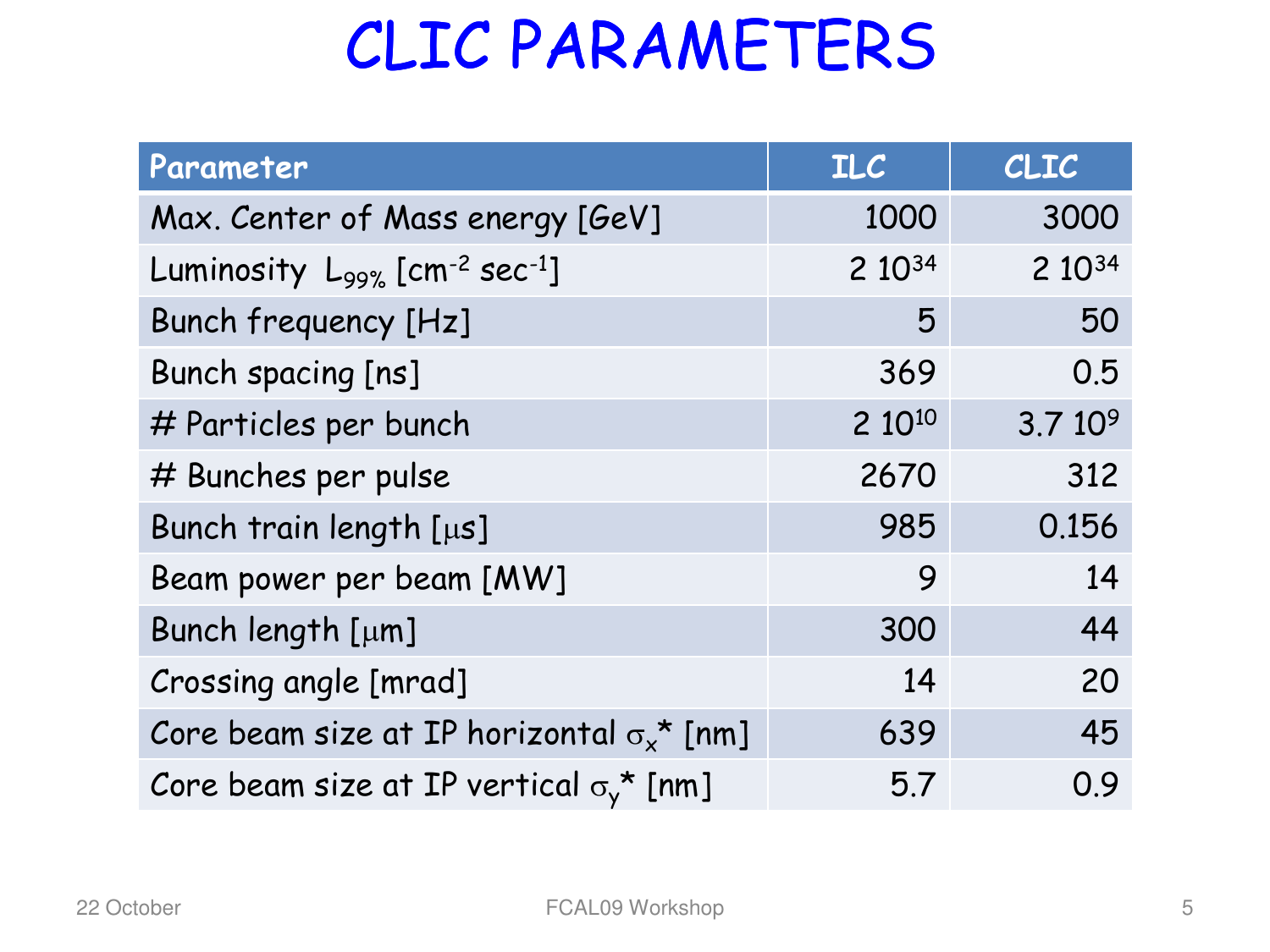## CLIC-MDI

- Choice of the magnet technology for the FF magnets. QD0 design.
- Integration of FF magnets into the detectors, and required alignment
- Feasibility study of sub-nm active stabilization of QDO
- Luminosity instrumentation
- Post-Collision line
- **Beam background** direct and backsplash from the post-collision collimators and dumps into the detector
- Intrapulse-Beam feedback systems in the interaction region
- **Interaction Region Magnets and their interference**
- Other items (closer link with ILC)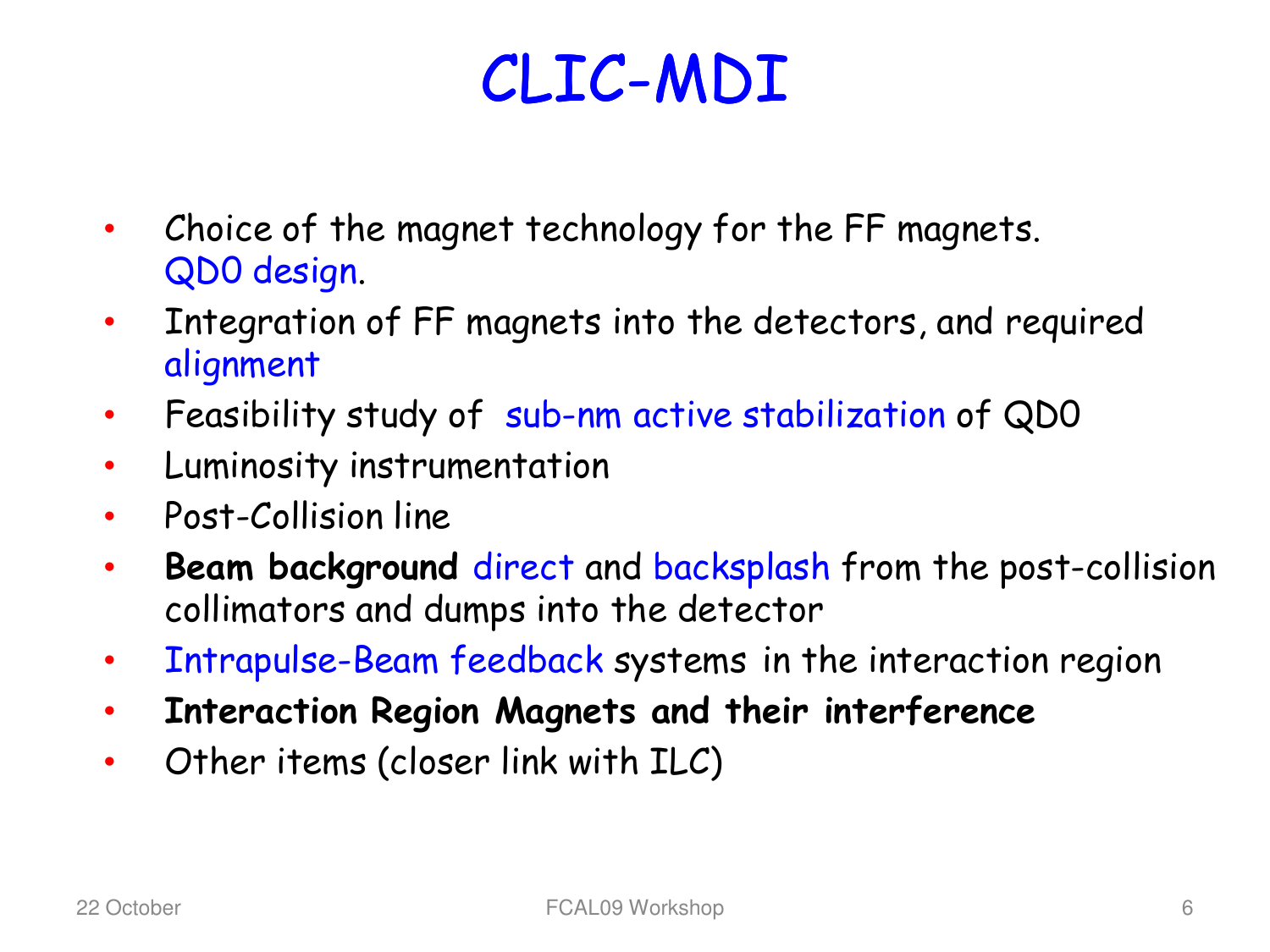## Interaction Region magnets

#### Detector Solenoid

• It causes beams (incoming, spent) orbit deviation ⇒ DiD-AntiDiD

• Due to short  $L^*(3.5m)$  the detector solenoid field overlaps  $QDO$ field, worsening beam orbit deviation, dispersion and coupling  $\Rightarrow$  Anti-Solenoid (compensating solenoid)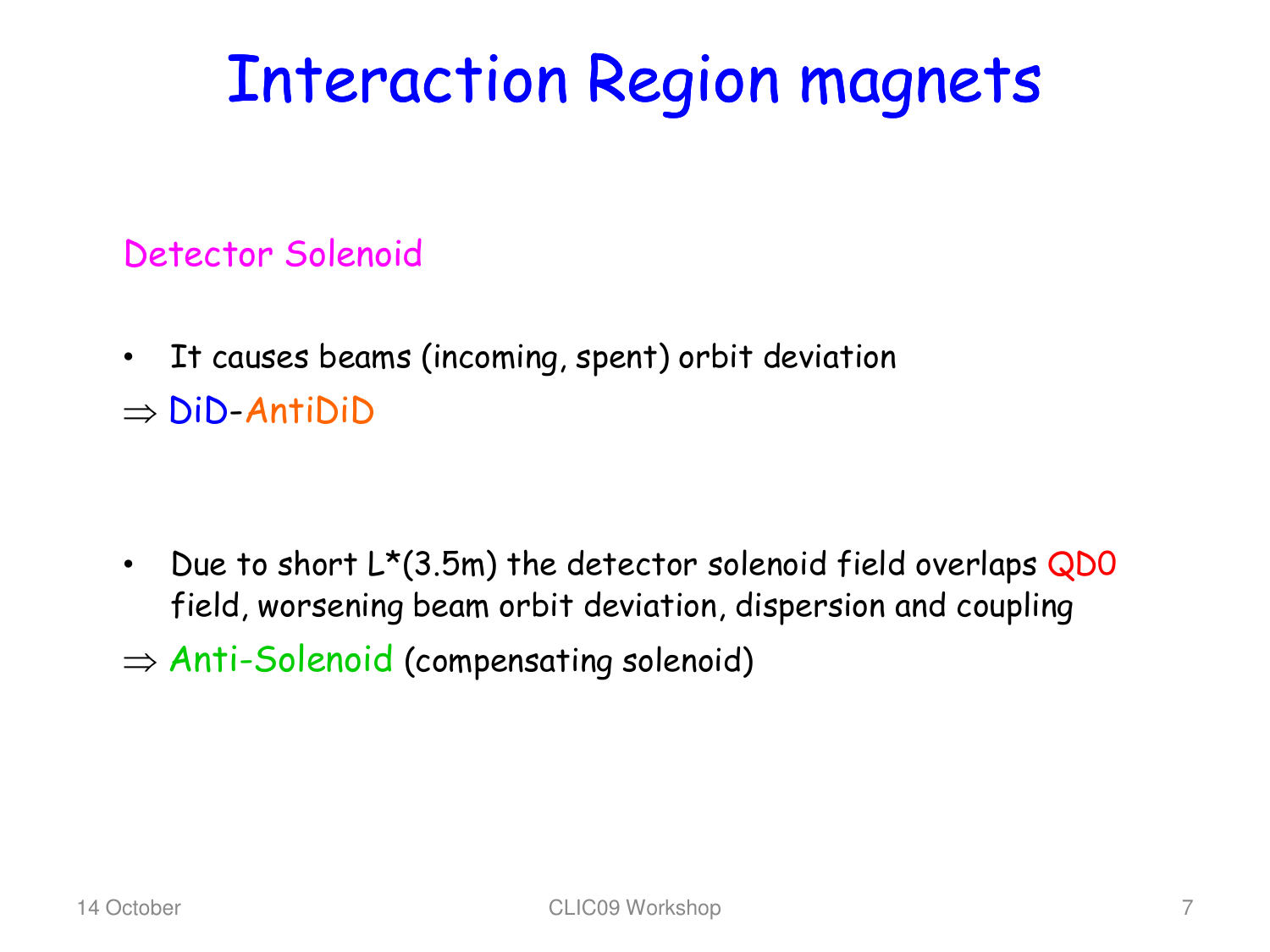## Solenoid Effects

- **Weak focusing**: in the two transverse planes
- **Orbit deviation**: the beam is bent as it traverses the magnetic field
- **Coupling between x-y plane**: the particle position in one plane depends on the position in the other plane
- **Dispersion**: particles at lower energies experience a larger deflection than those at higher energies
- The beam emits **Incoherent Synchrotron Radiation (ISR) as** it is deflected

Schematic view of the two beam colliding with a crossing angle in the detector solenoid.

 $\mathbf{x}$ 

 $\theta_c$ /2

Z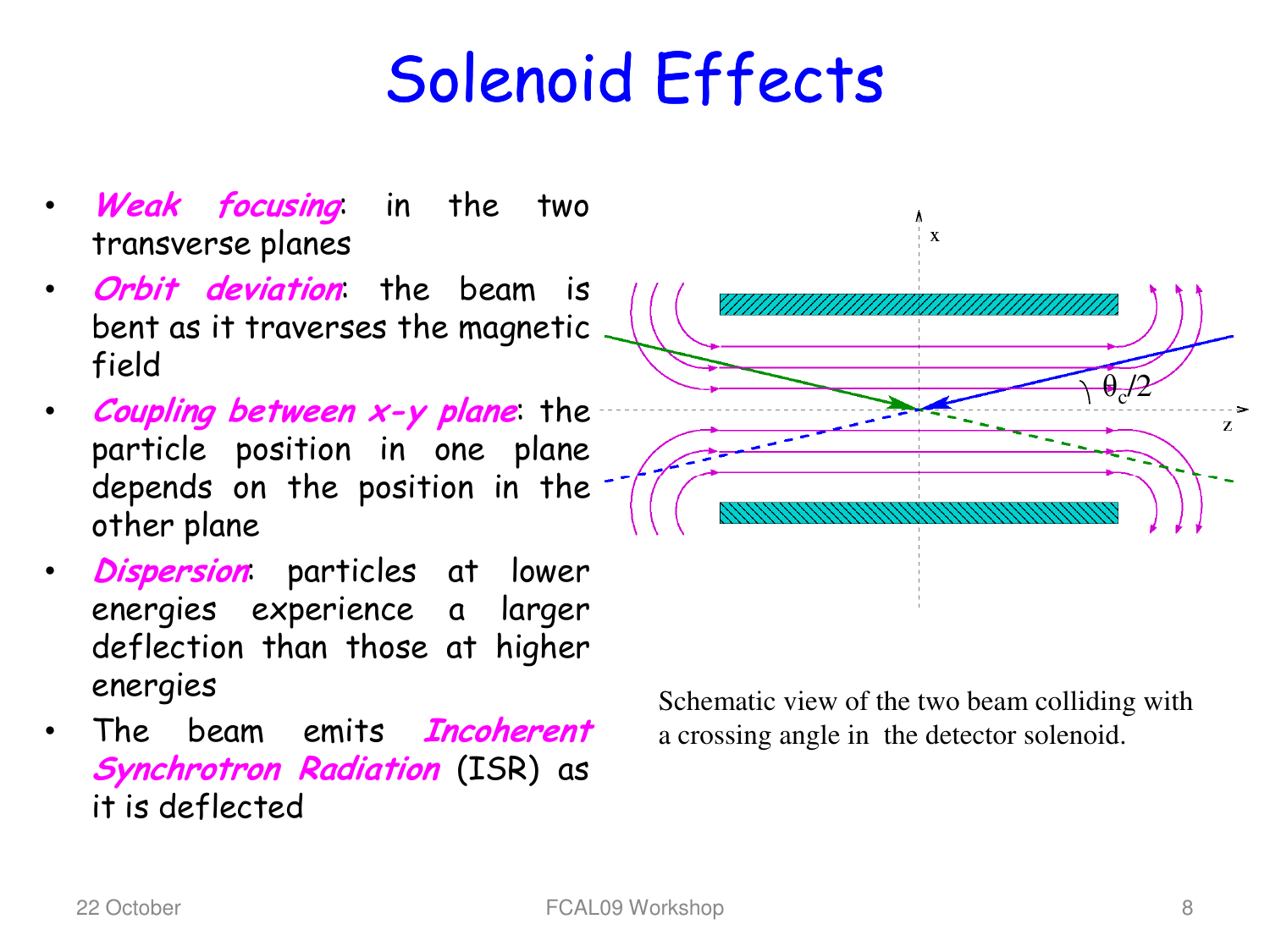## DiD - AntiDiD

#### • DiD

- Coil wound on detector solenoid giving transverse field (Bx)
- It can zero y and y' at IP
- But the field acting on the outgoing beam is bigger than solenoid detector alone  $\Rightarrow$ pairs diffuse in the detector

#### • AntiDiD

– Reversing DiD's polarity and optimizing the strength, more than 50% of the pairs are redirected to the extraction apertures

#### A. Seryi

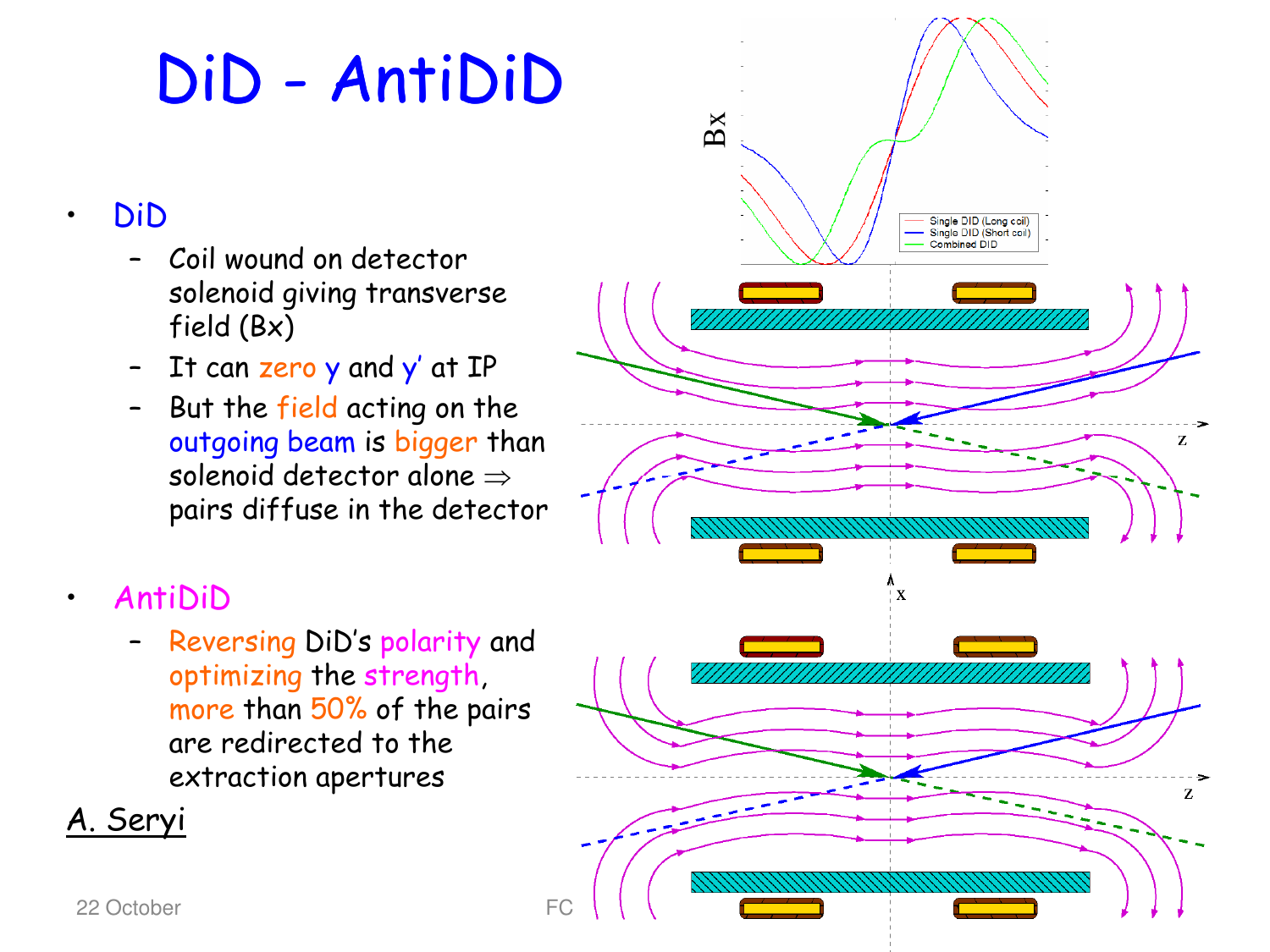## Detector Solenoid magnetic fields



 $B<sub>x</sub>$  component of solenoid fields in the beamline reference system

Old SiD: http://www-project.slac.stanford.edu/lc/bdir/Meetings/beamdelivery/2005-10-04/index.htm New SiD: Kurt Krempetz (FNAL) ILD (AntiDiD): A. P. Sailer (CERN) Mokka database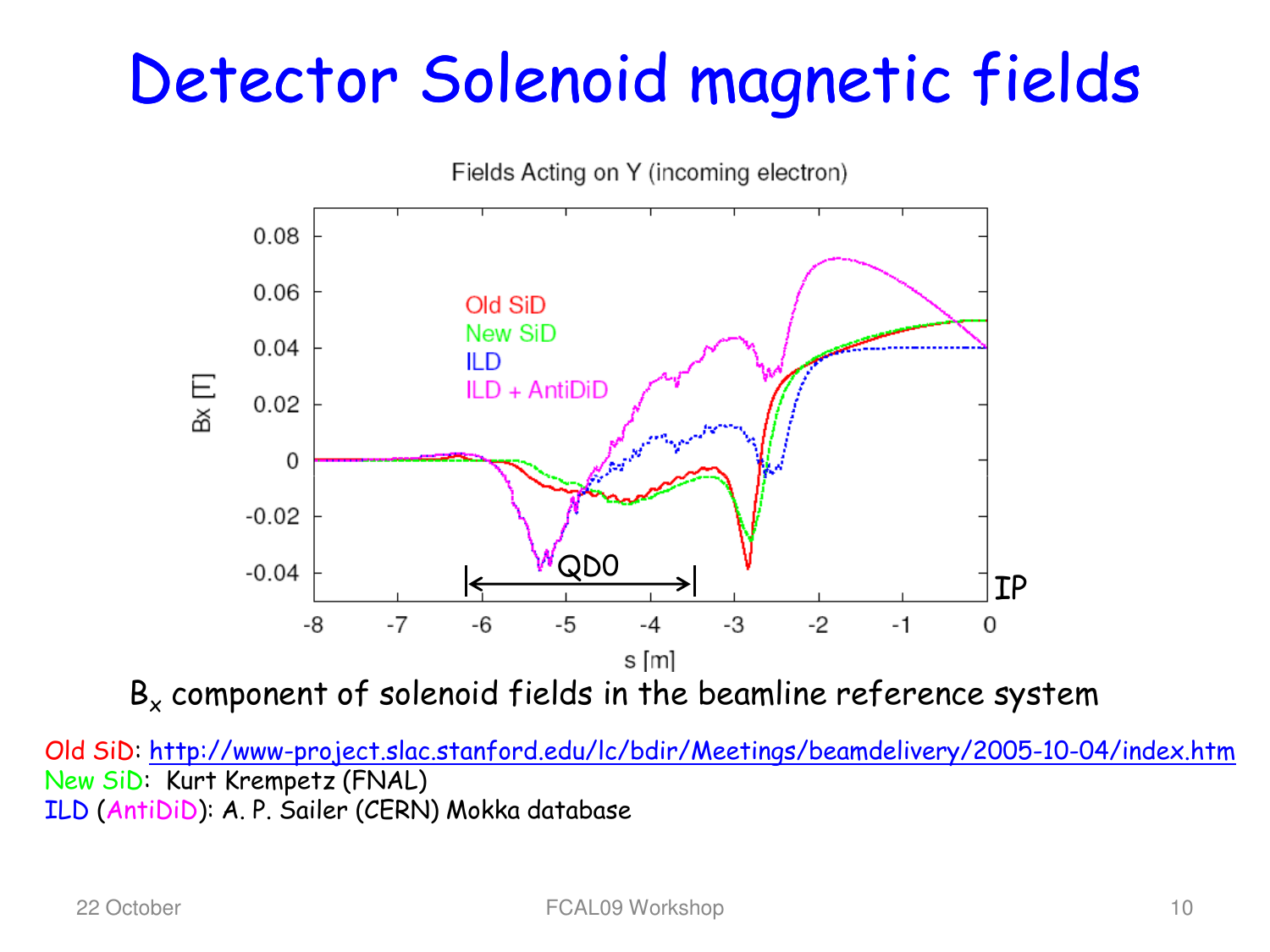### **Orbits**

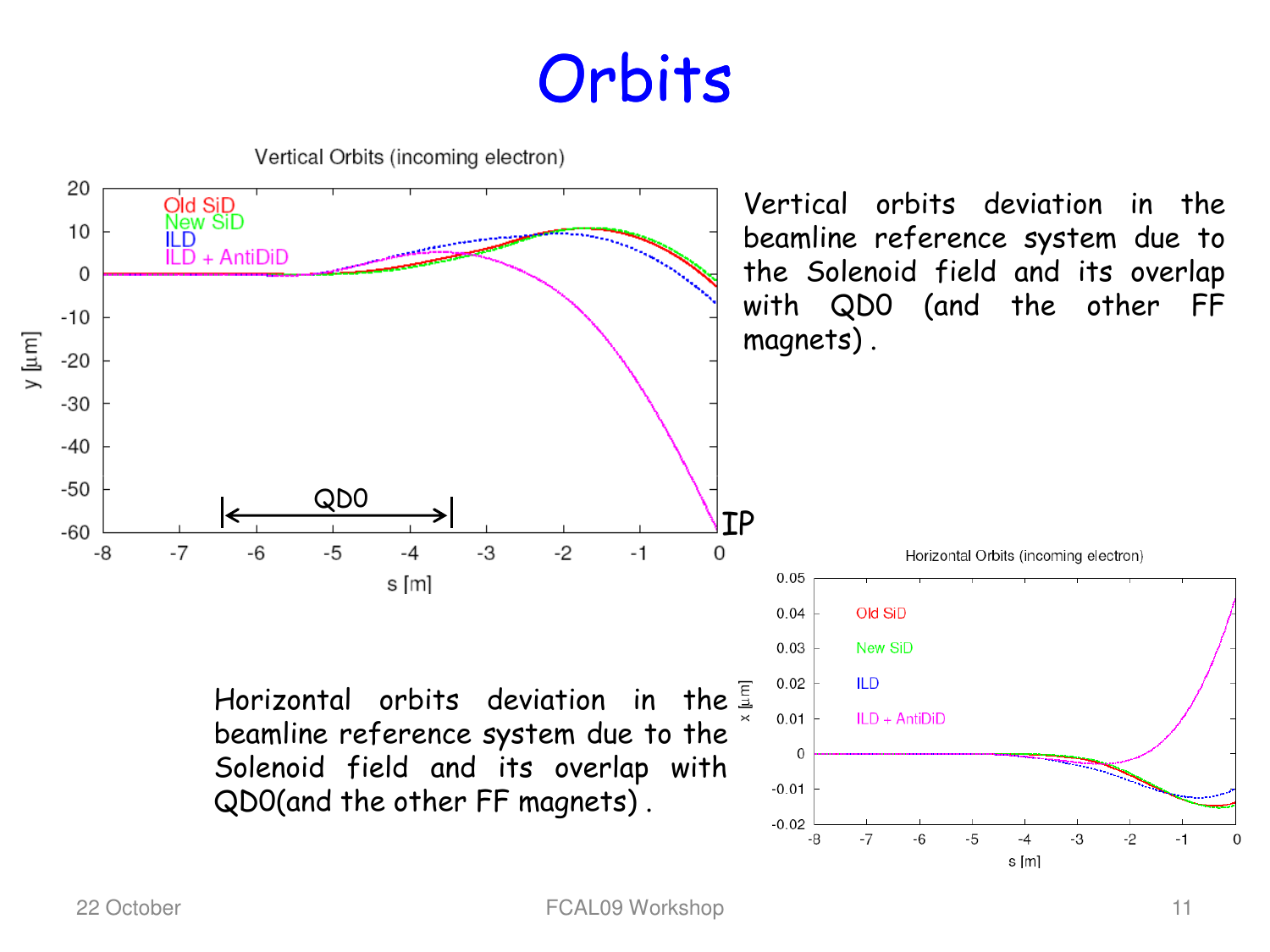## Vertical offset correction (1/2)

- Compensation of detector solenoid effects:
	- J.J. Murray, SLAC-CN-237
	- Y. Nosochkov and A. Seryi, PRST-AB 8, 021001 (2005)
	- B.Parker and A. Seryi, LCC-0143



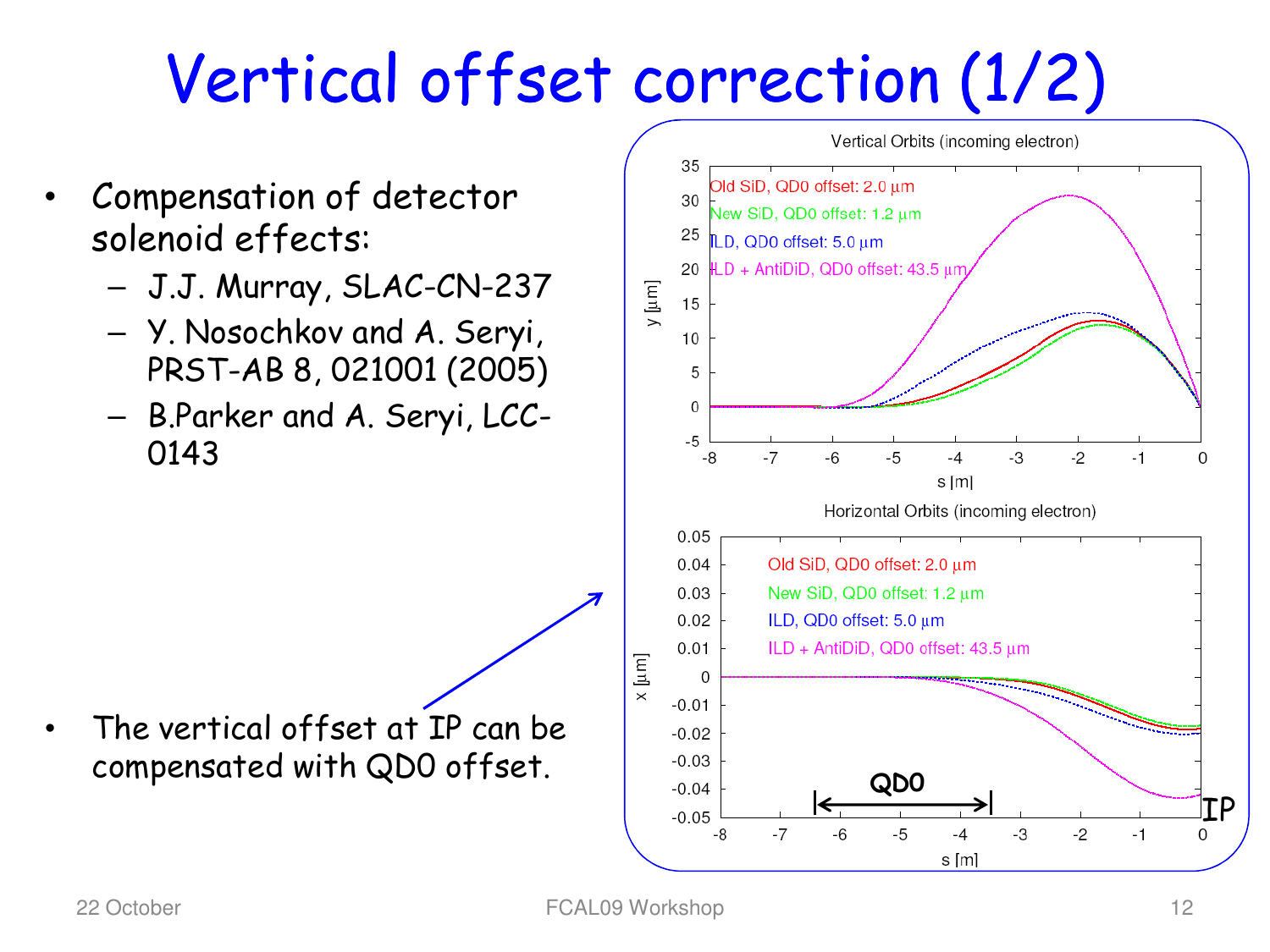## Solenoid and QD0 overlap

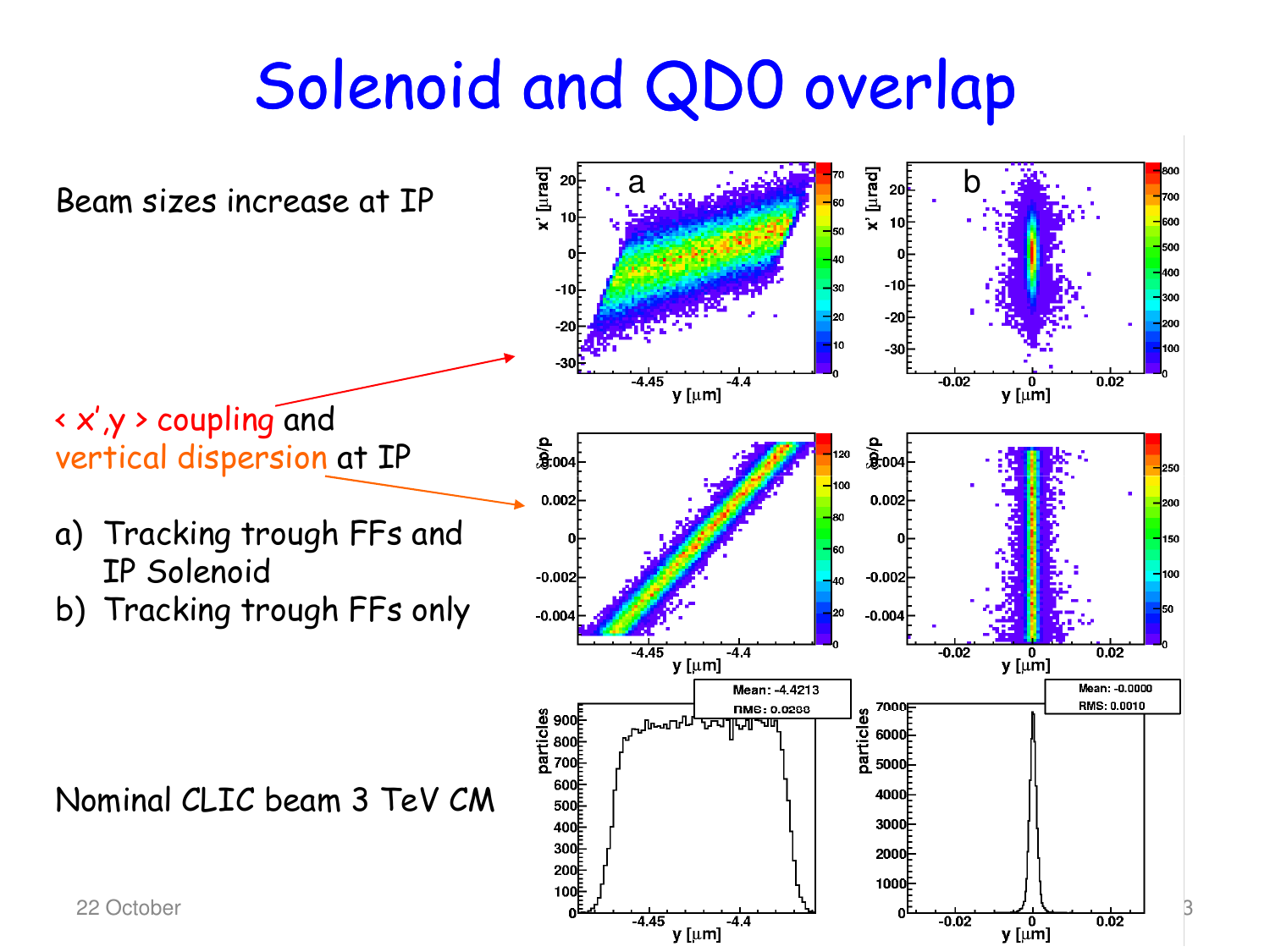## FE model

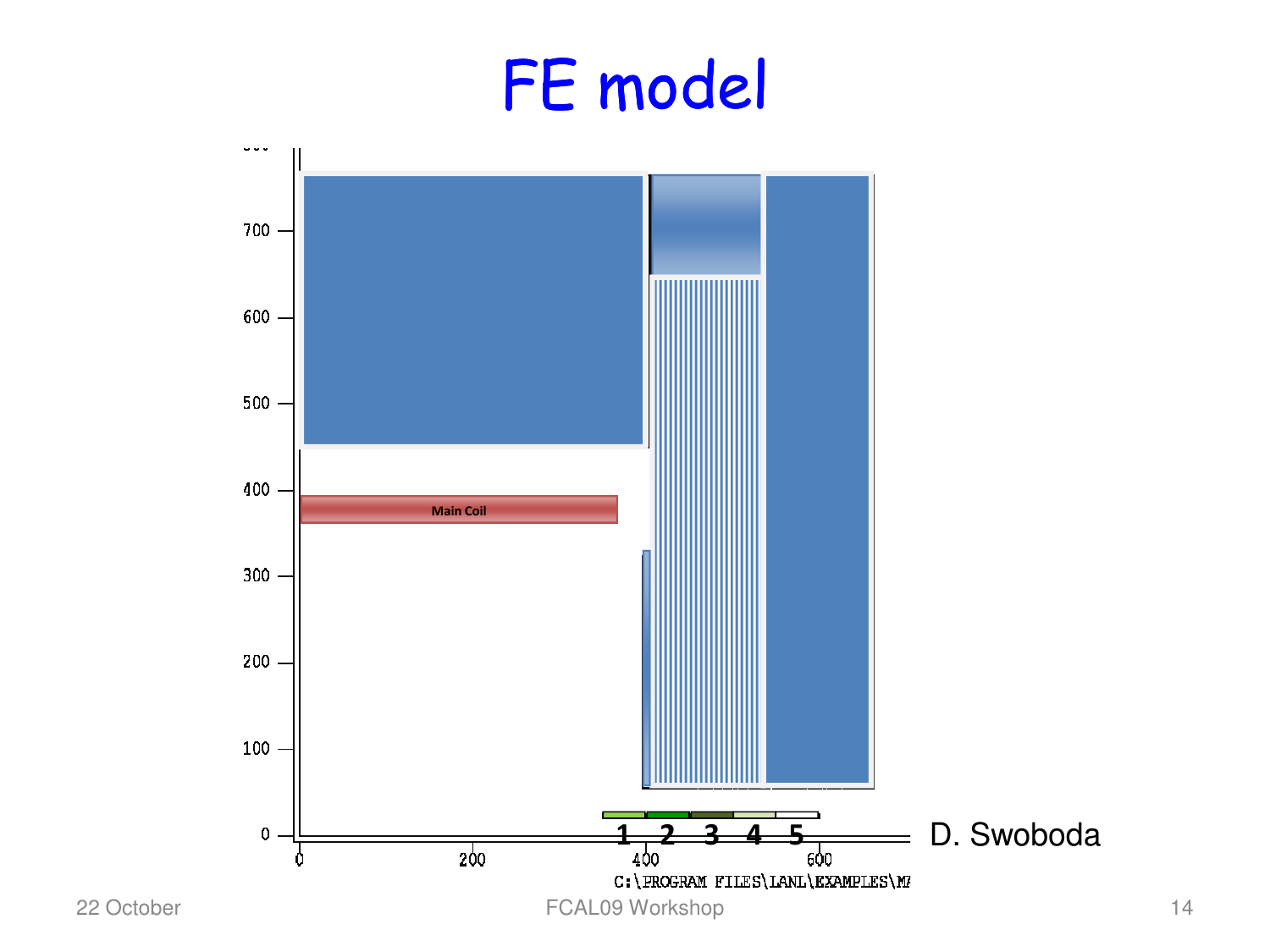## Field Plot with bucking coils

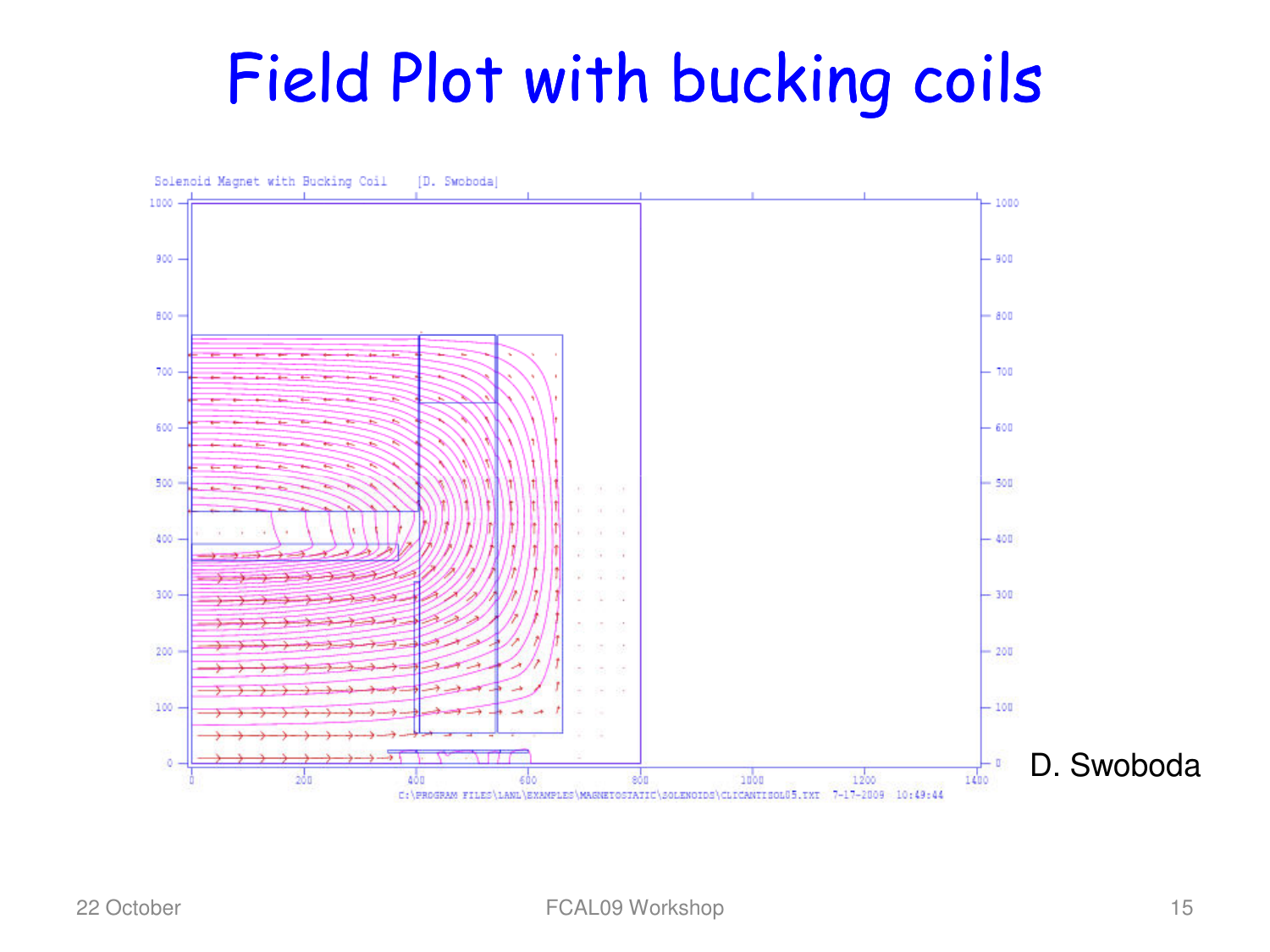### Vertical offset correction (2/2)



 $Bz$  [T]

22 October FCAL09 Workshop 16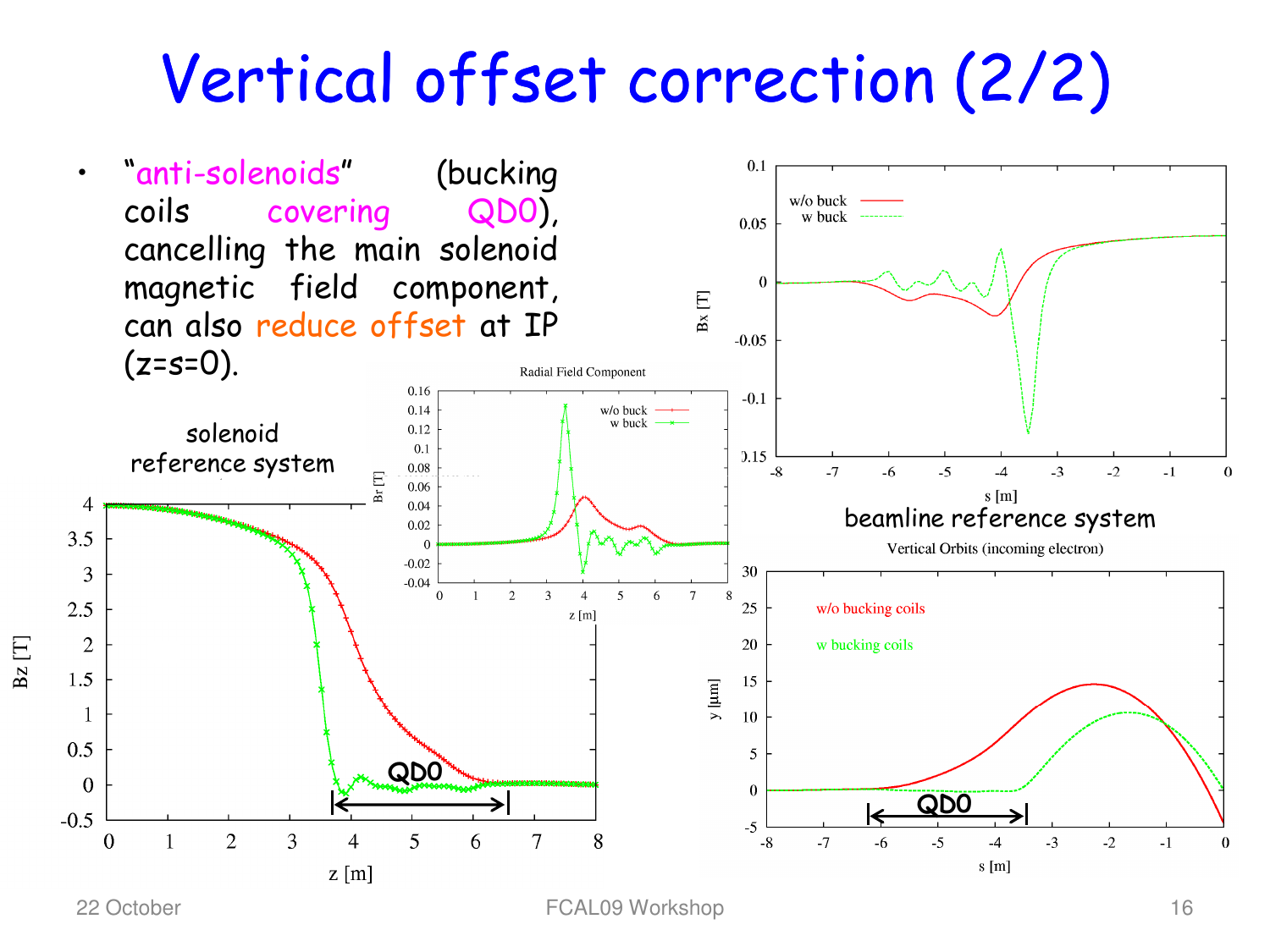## Vertical dispersion and <x',y> coupling

700 lsoo 500

400

 $\vert$ 300 $\vert$ 

200

200

150

100

a b c **L**ADD < x',y > coupling and  $-10$ vertical dispersion at IP 200 l20  $-20$ 100 a) Tracking trough FFs  $0.04$   $0.05$   $0.06$   $0.07$   $0.08$  $0.02$  $-4.4$  $-0.02$ and IP Solenoid y [um]  $y$ [µm]  $y$  [ $\mu$ m] b) Tracking trough FFs  $\frac{6}{2004}$ ය<br>ලිංග4  $\sum_{\alpha=1}^{\infty}$ 120 180 and IP Solenoid + 160 10O 0.002 0.002 0.002 i 40 anti-solenoids i 20 covering QD0 i nn  $-0.002$  $-0.002$  $-0.002$ c) Tracking trough FFs  $-0.004$  $-0.00$  $-0.00$ only  $-4.45$  $0.04$  $0.05$   $0.06$   $0.07$  $0.08$  $-0.02$  $0.02$ .<br><del>[الم</del>يل  $y$  [ $\mu$ m] ี y [µm] Mean: 4.4213 Mean: 0.0687 Mean: -0.0000 <sup>3</sup>၂<br>ဖွ<sup>5000</sup>ြု | <sub>စွ</sub>ာ၀၀၀<del>|</del> RMS: 0.0288 RMS: 0.0015 RMS: 0.0010 Residual <x',y> coupling  $\frac{8}{5}$   $\frac{1}{5}$   $\frac{1}{5}$   $\frac{1}{5}$   $\frac{1}{5}$   $\frac{1}{5}$   $\frac{1}{5}$   $\frac{1}{5}$   $\frac{1}{5}$   $\frac{1}{5}$   $\frac{1}{5}$   $\frac{1}{5}$   $\frac{1}{5}$   $\frac{1}{5}$   $\frac{1}{5}$   $\frac{1}{5}$   $\frac{1}{5}$   $\frac{1}{5}$   $\frac{1}{5}$   $\frac{1}{5}$   $\frac{1}{5}$   $\frac{1}{5}$  <sub>⊩™</sub>™₩™™ 군<br>1년4000<br>D မြစ်တို and dispersion can be  $\frac{1}{20}$ **R5000** compensated using the 600l 3000 4000 500E other FFs magnets3000 400F **2000** 300E 2000 200E 1000F 1000 100E 22 October **Face Construction of the Construction of the Construction** of the Construction of the Construction of the Construction of the Construction of the Construction of the Construction of the Construction of the Cons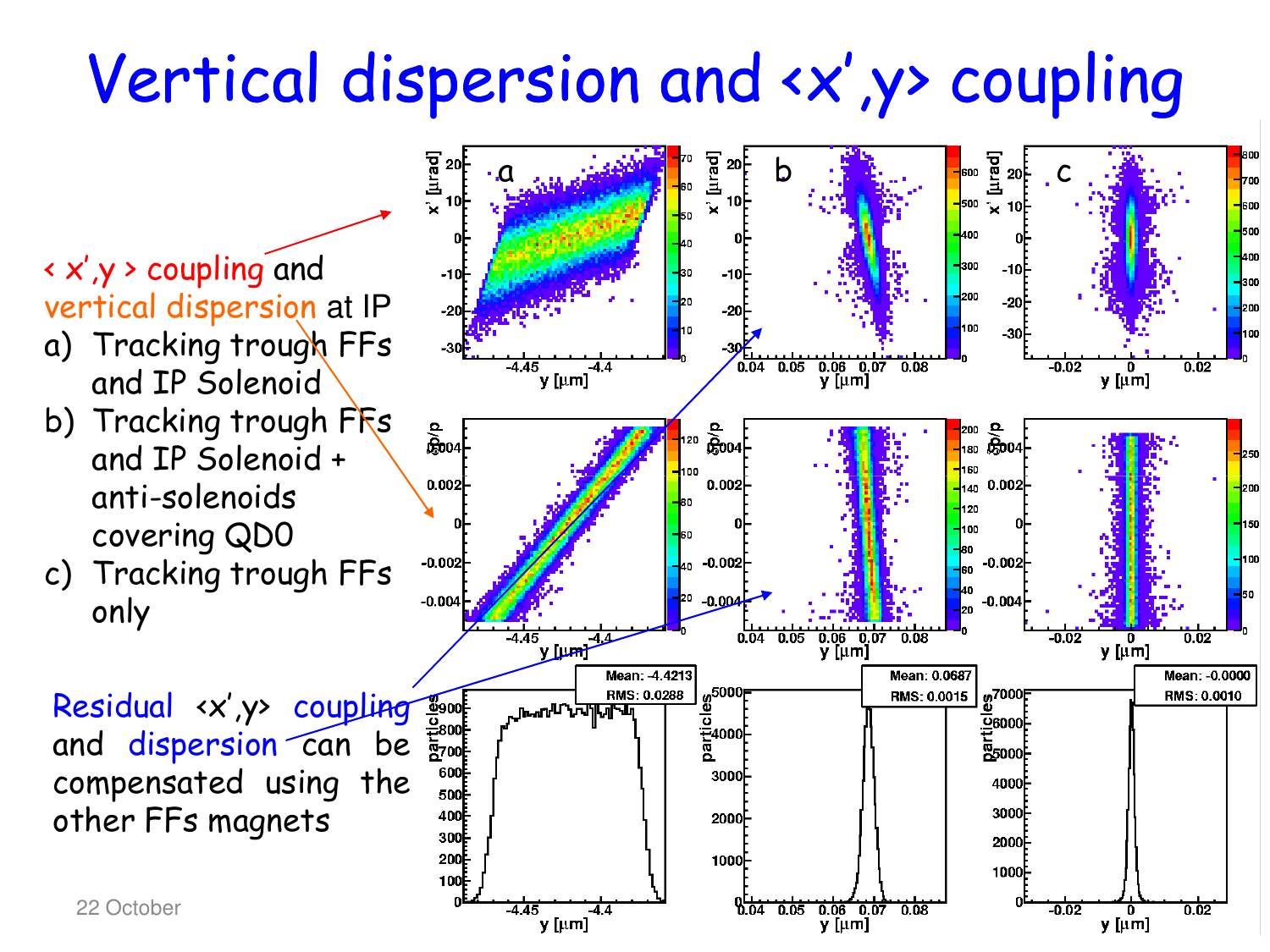## Synchrotron Radiation photons

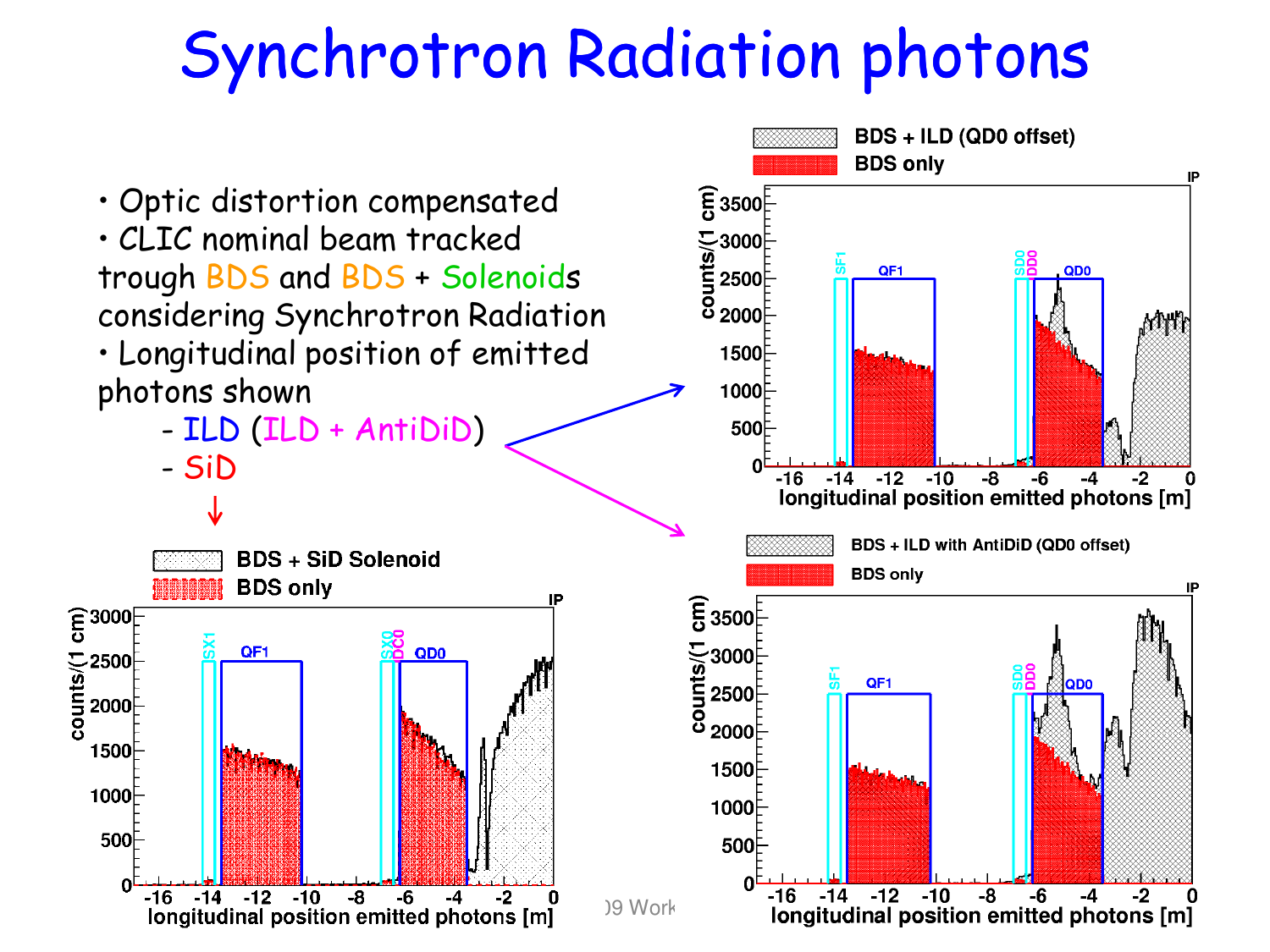### Luminosity Loss

| Map            | $Bz$ [T] | Lumi loss [%] |
|----------------|----------|---------------|
| Old SiD        | 5        | $~\sim$ 4.0   |
| <b>New SiD</b> | 5        | $\sim 3.0$    |
| ILD            |          | $~\sim$ 4.0   |
| ILD + AntiDiD  |          | ~25.0         |

- luminosity calculation by GUINEA-PIG
- CLIC half horizontal crossing angle 10 mrad
- ILD values are computed with QD0 offset: 5µm (ILD), 43.5µm (ILD+AntiDiD)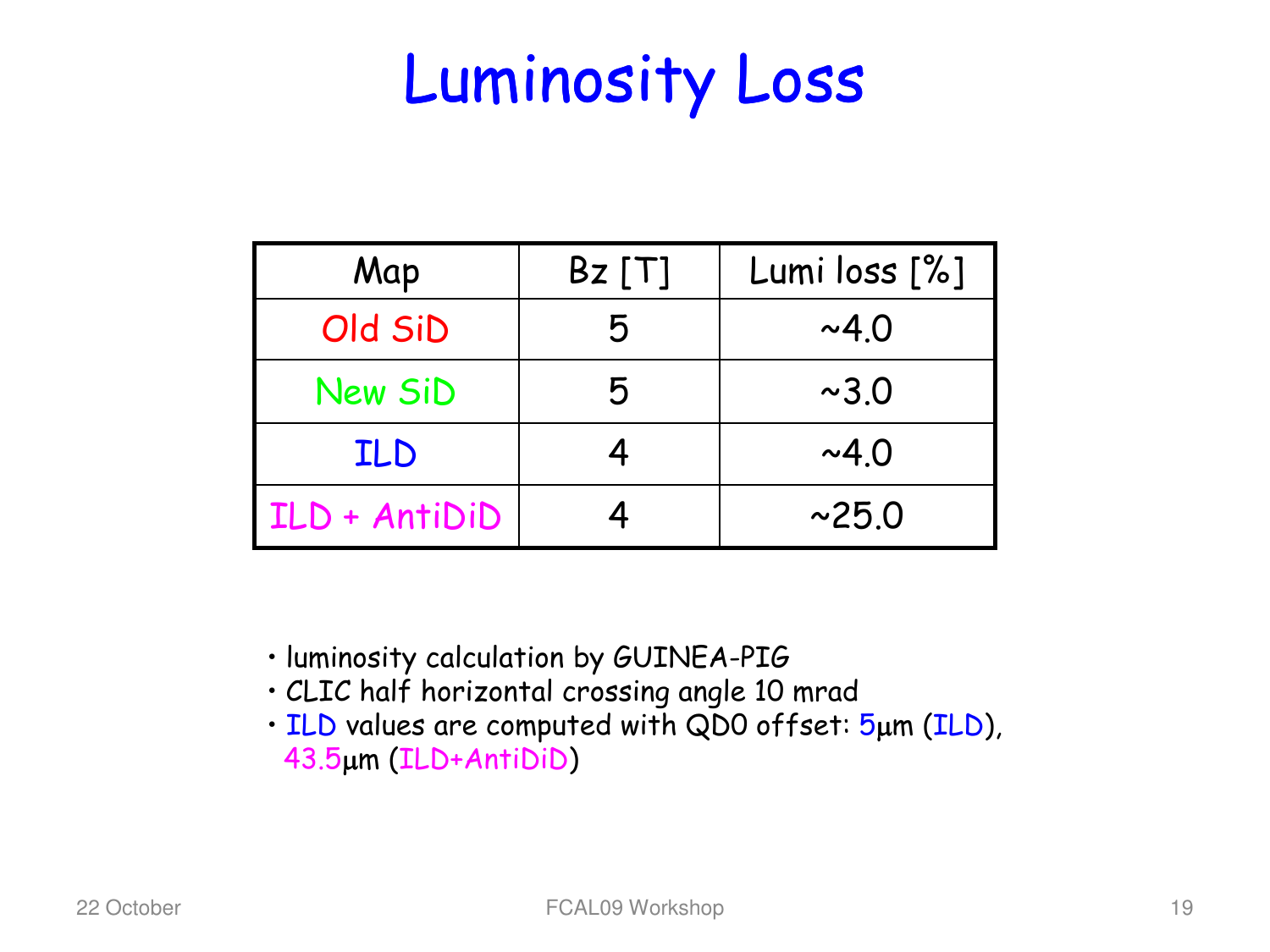## Beam-Beam background

#### Beam-Beam Backgrounds at CLIC:

- Beam particles
- Beamstrahlung photons
- Coherent Pairs
- Incoherent Pairs
	- See A. Sailer talks
- $\gamma\gamma \rightarrow$  hadrons
	- beam tracked trough Main Linac and BDS before collision
	- w and w/o machine imperfections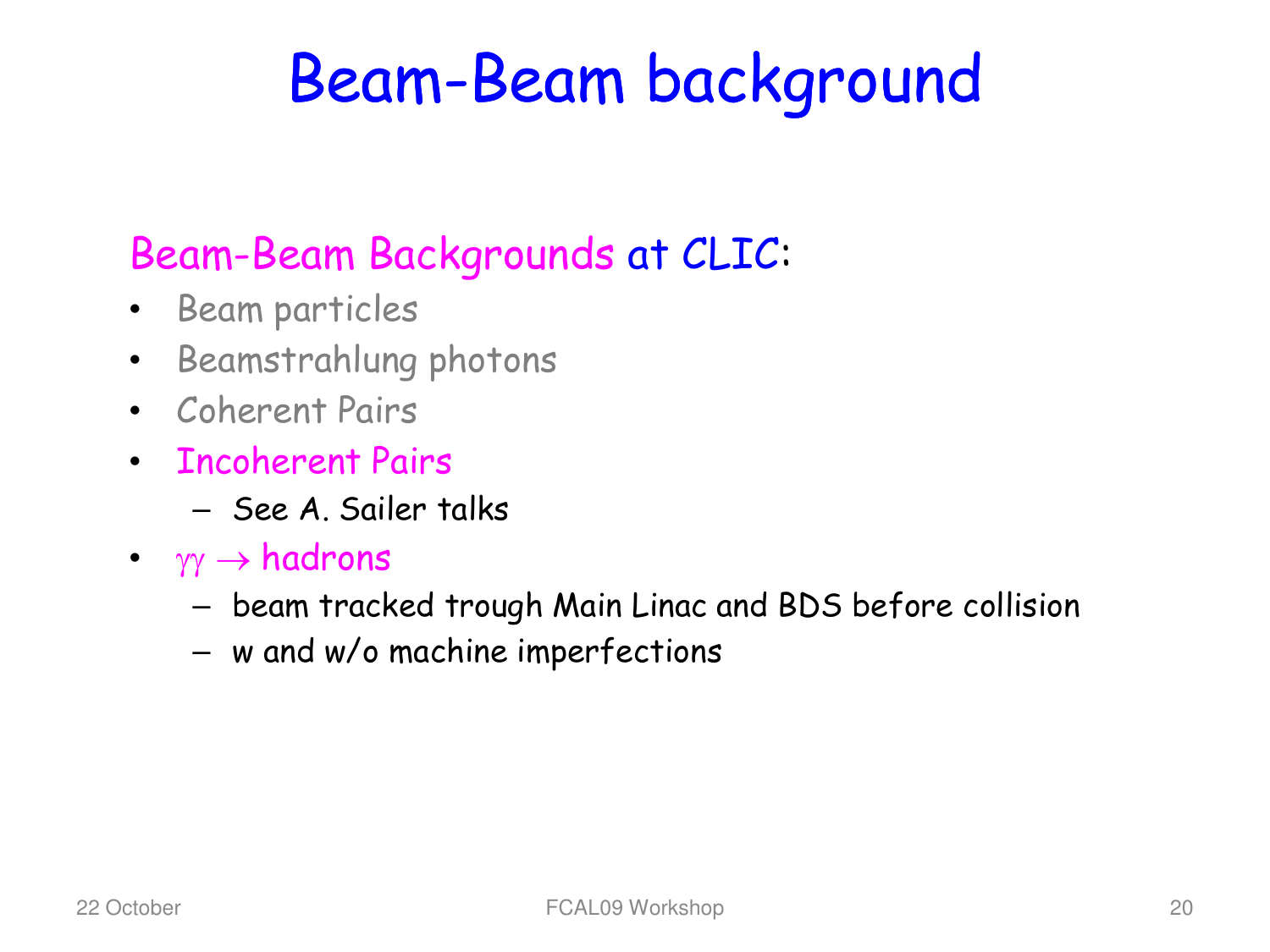## Hadronic background





- G.A.Schuler and T.Sjostrand, CERN-TH/96-119 (1996) parametrization of cross section used in GUINEA-PIG
- Cross section slightly increase with CM energy
- Most energy is in the forward/backward direction
	- Evis ≈ 450 GeV per hadronic event for no cut
	- Evis  $\approx$  23 GeV for  $\theta$  > 0.1
	- Evis  $\approx$  12 GeV for  $\theta$  > 0.2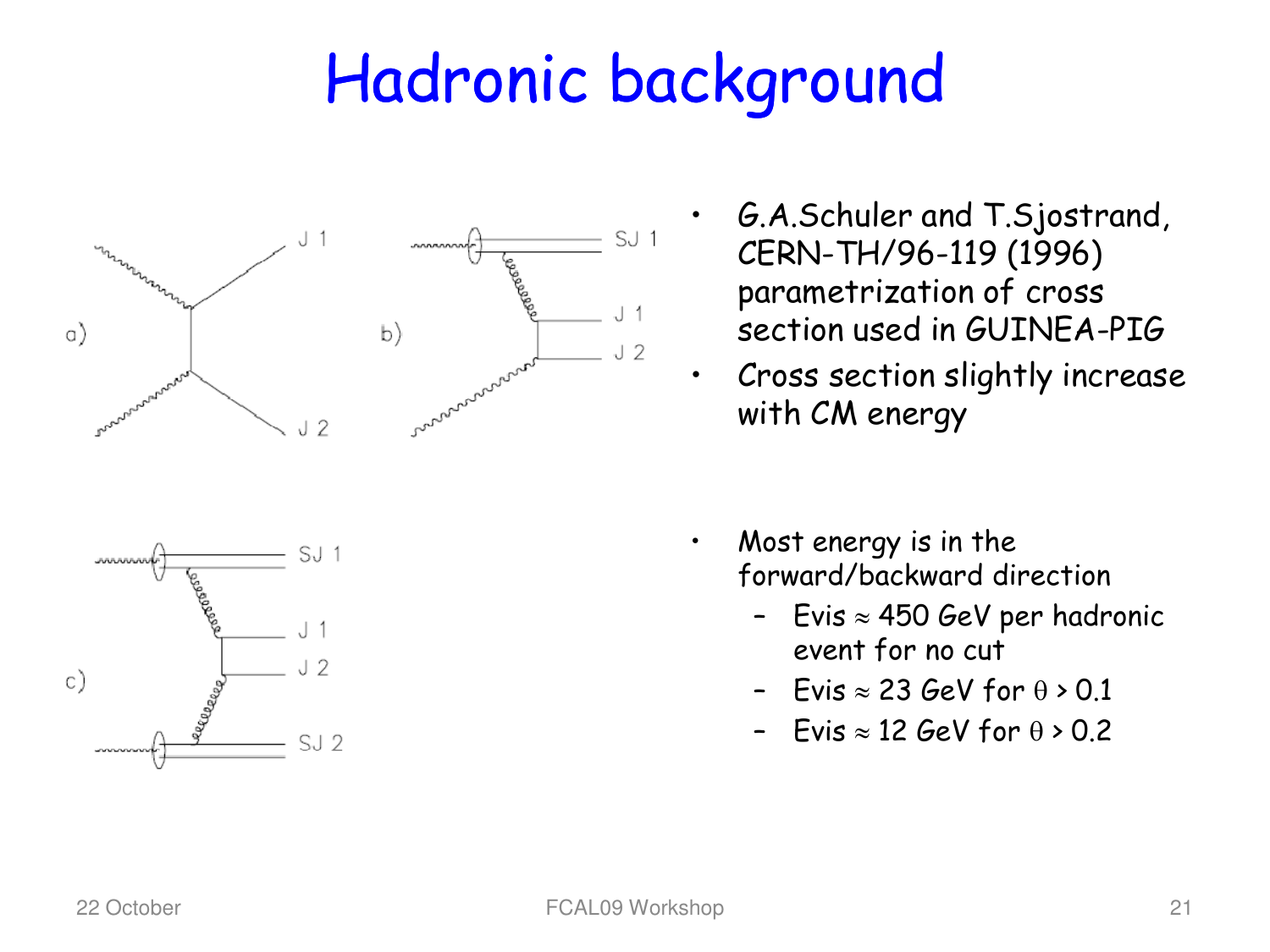## Hadronic Hadronic background estimates

- Beam tracking with PLACET trough LINACs and BDSs
- Beam-Beam ( $\gamma\gamma \rightarrow$  hadrons) calculation with GUINEA-PIG
- $A$ im  $\rightarrow$  study BB background at different machine parameters/conditions
	- Perfect machines and non-nominal beam parameters
	- Imperfect machines and nominal beam parameters

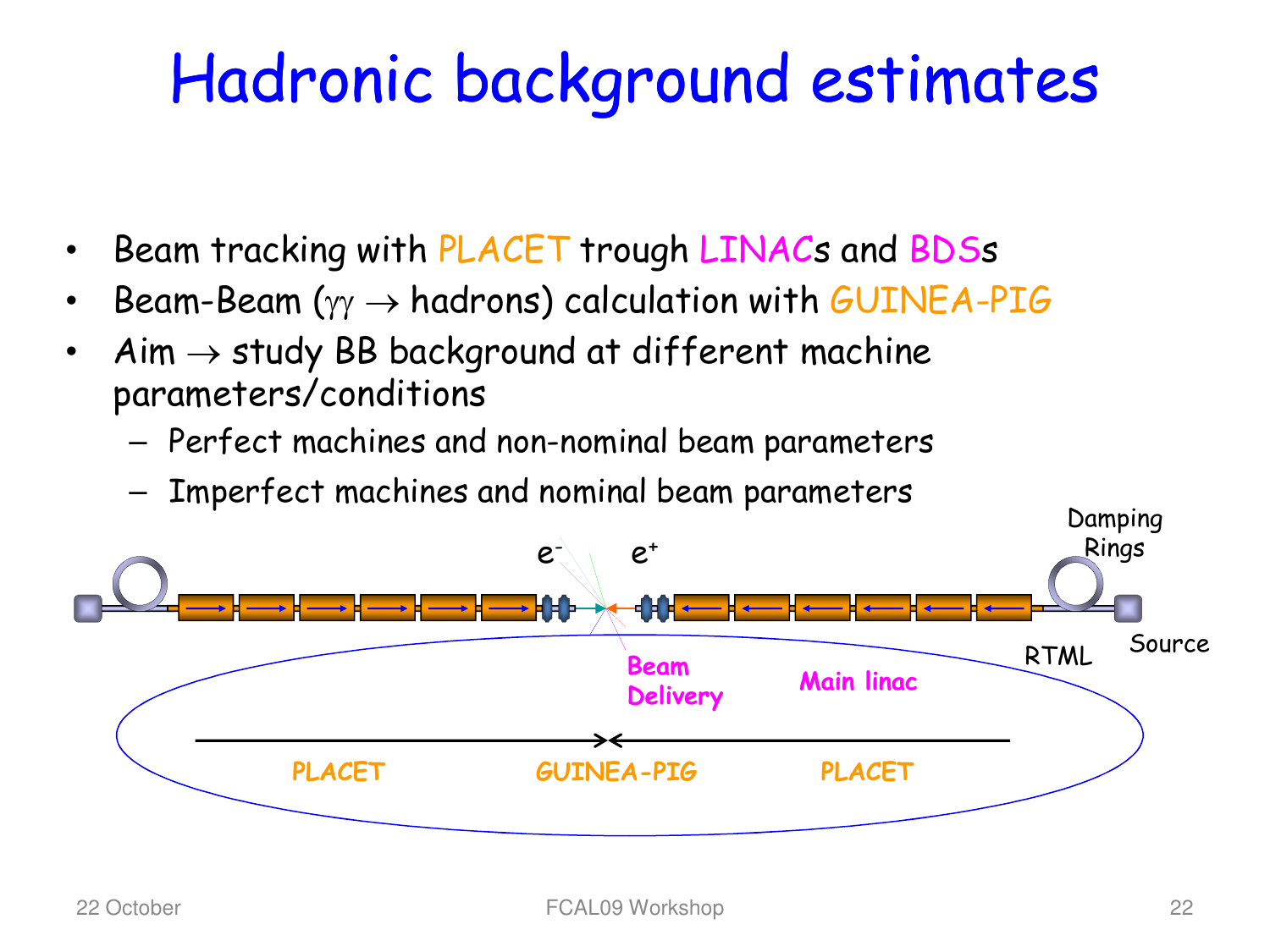## Horizontal beam size and charge

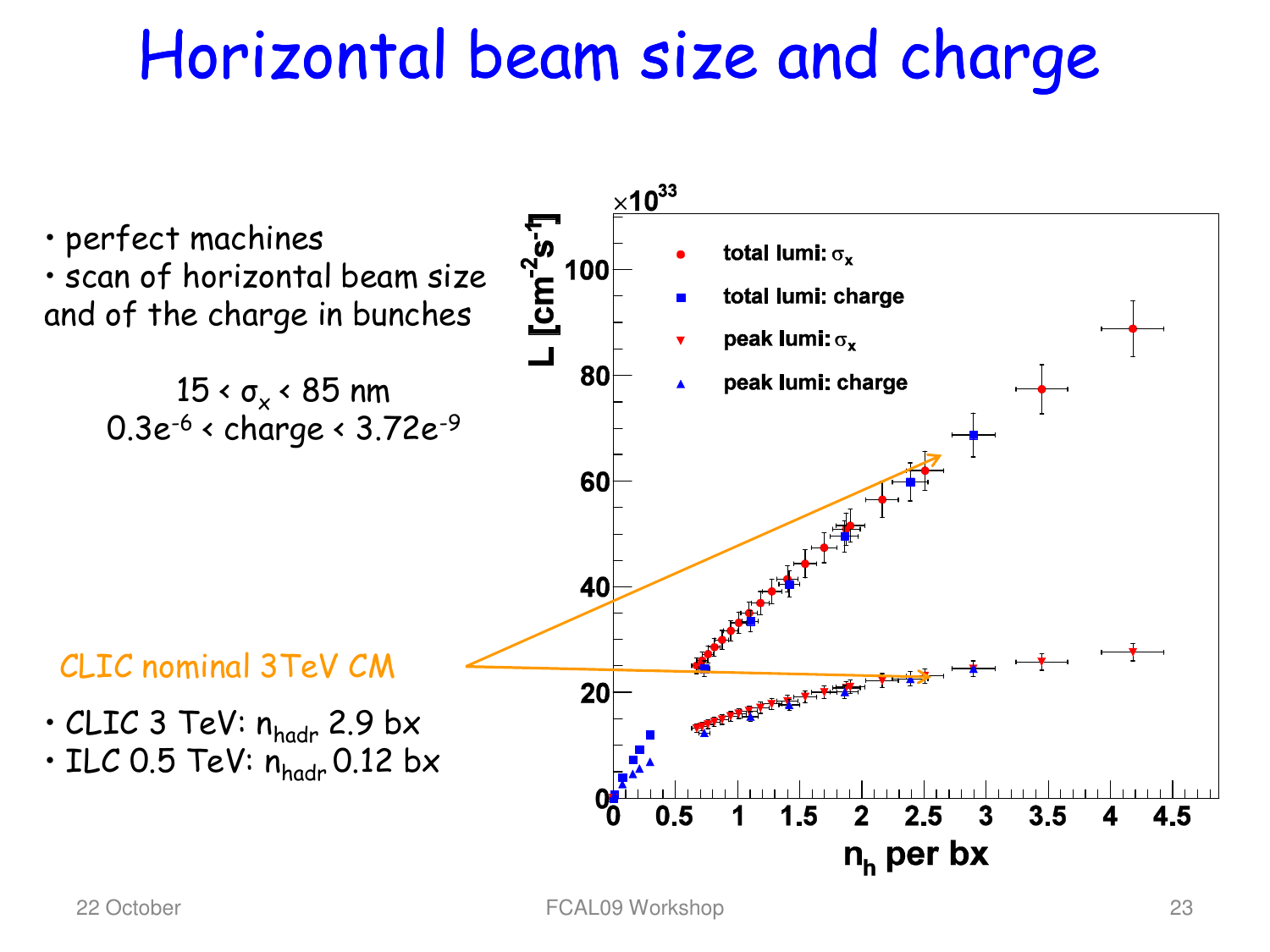### Vertical offset

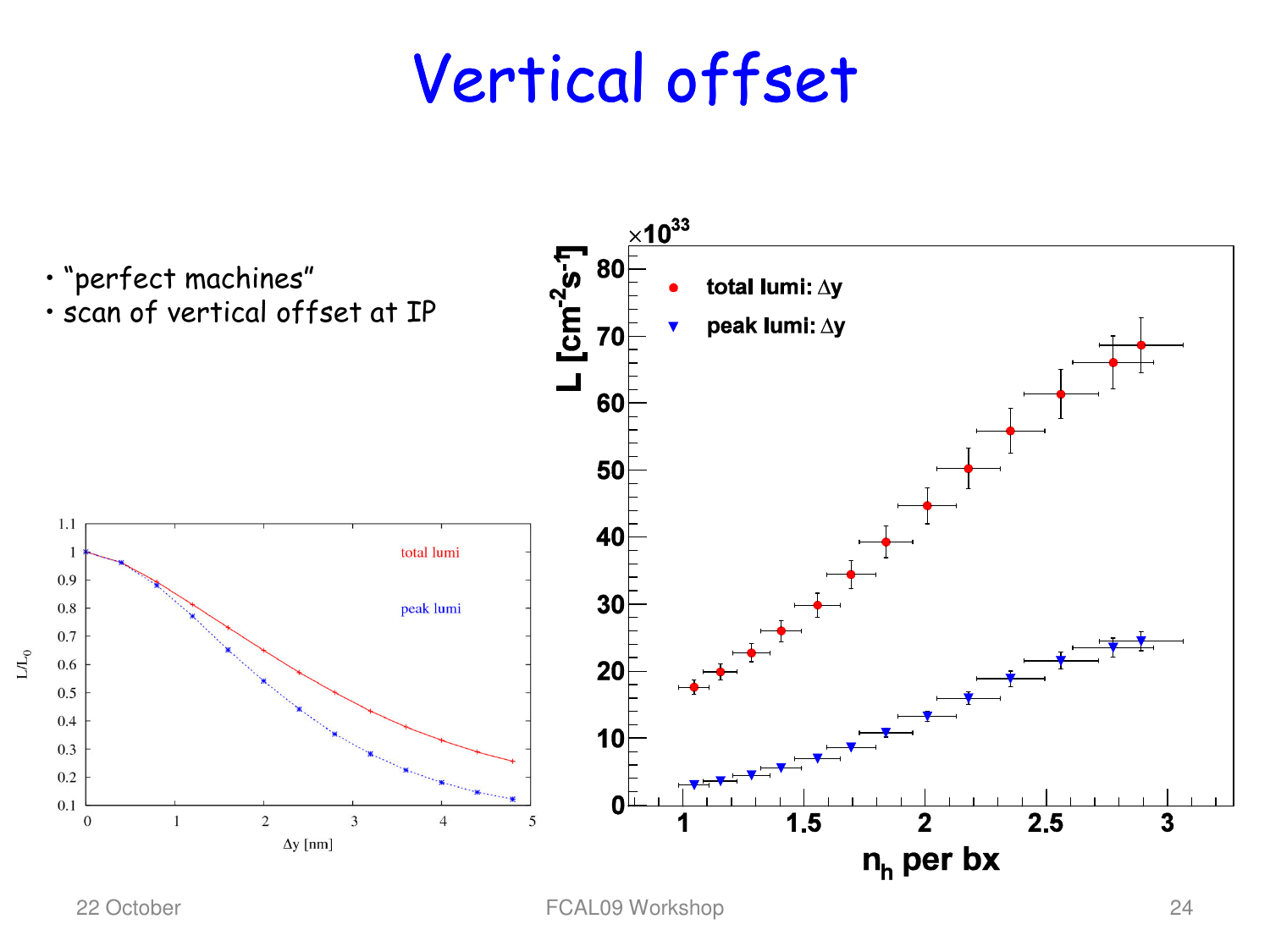## Vertical emittance growth

- perfect machines
- scan of vertical beam size: 0.1 < ε<sub>y</sub> < 0.3 × 10<sup>-7</sup> m rad
- static imperfections:

case 1

- quadrupole offset and rotation in the main linac
- perfect bds
- 1-to-1 steering in linac and bds case 2
- quadrupole offset and rotation
- + cavity misalignment
- perfect bds
- 1-to-1 steering in linac and bds case 3
- quadrupole and cavity misalignment + cavity phase and gradient errors
- perfect bds
- 1-to-1 steering in linac and bds

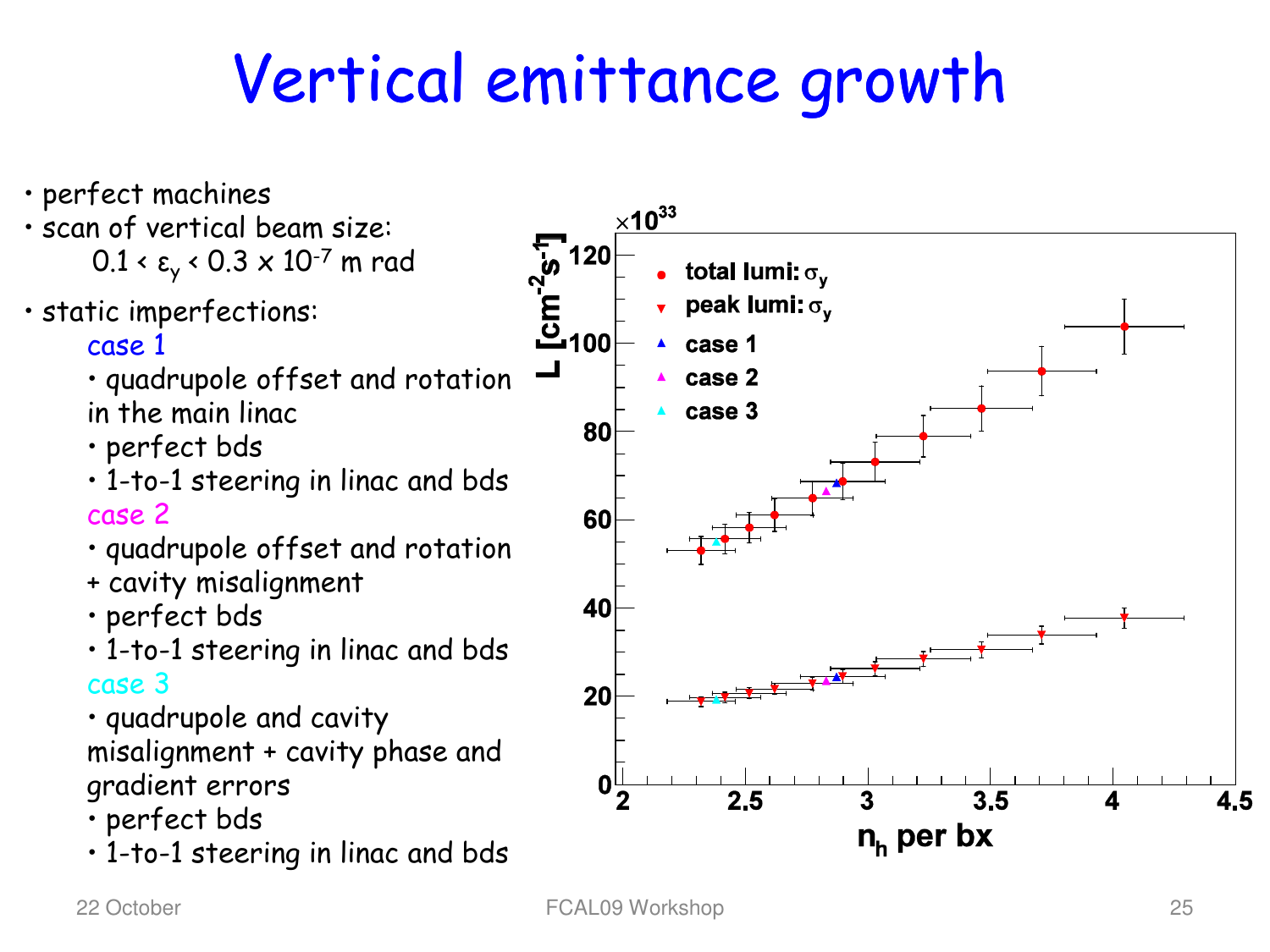# Conclusion and Outlook

- Incoherent Synchrotron Radiation in CLIC-BDS at 3TeV CM
	- ~ 20% luminosity loss
- Compensation of detector solenoid effects on the beam size
	- AntiDiD increases the luminosity loss due to Synchrotron Radiation up to 25%
	- Anti-Solenoid (bucking coils covering QD0) reduces (> 90%) the optical distortions at IP but still to be evaluated/considered:
		- Interference with QD0
		- Radiation
		- Main Solenoid field distortion in the forward tracking region
- Hadronic background
	- $-$  ~ 3  $\gamma\gamma$   $\rightarrow$  hadronic events for CLIC nominal parameter 3 TeV CM
	- considering different beam parameter and machine conditions
	- $\Rightarrow$  background increase with luminosity
	- − to do… realistic beam-beam background simulation
		- Static and dynamic machine imperfections + their corrections (alignment-tuning-feedback) all along the machine